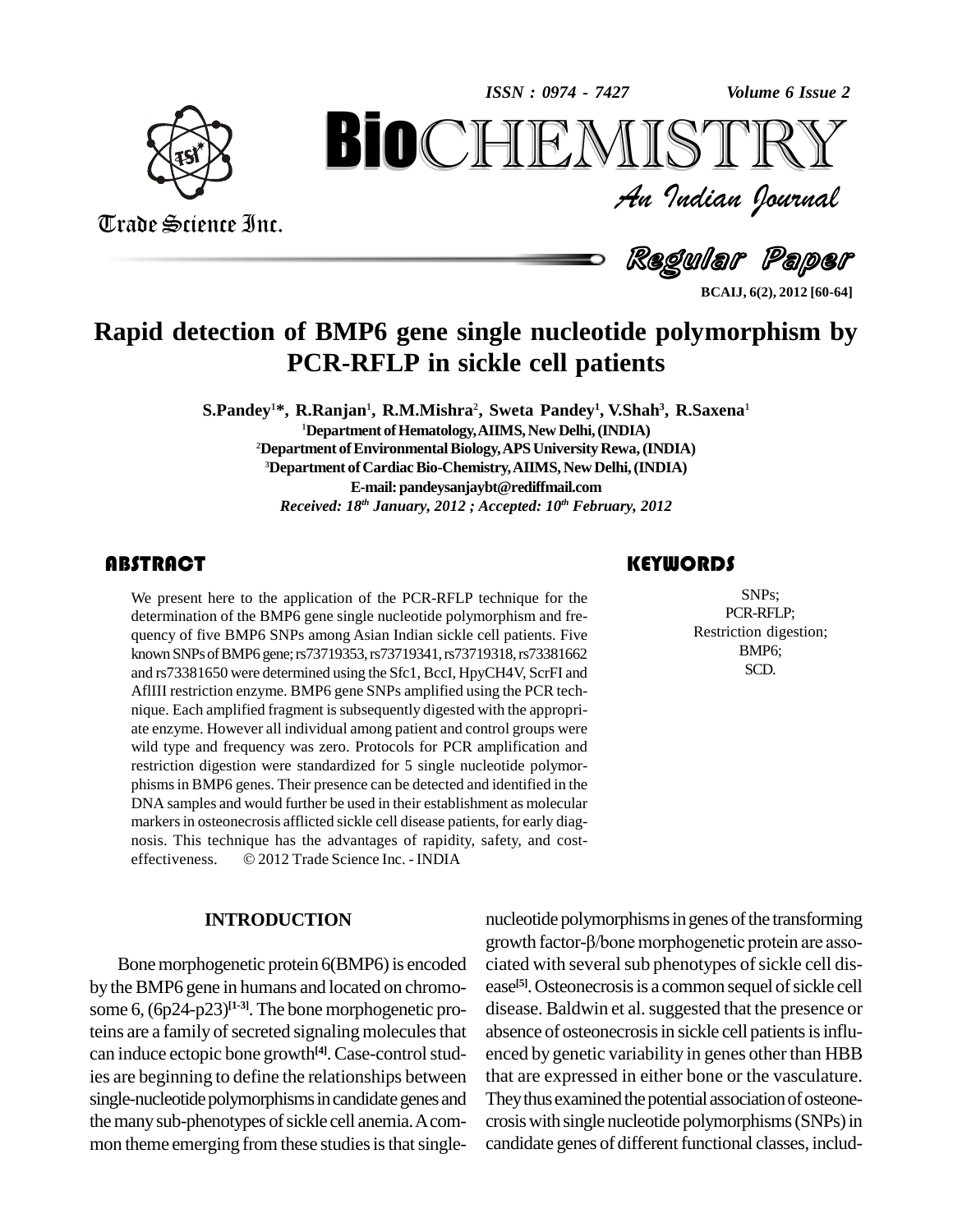ing those involved in vascular function, informmation, oxidant stress, and endothelial cell biology<sup>[6]</sup>. BMPs, <sup>BI</sup> members of the transforming growth factor-B super family, are known to induce de novo cartilage and bone formation bystimulatingendochrondal bone formation cascade via the Smad signal transduction pathway **[7]**. BMP6 is involved in inflammatory processes<sup>[8]</sup> and is important for bone formation<sup>[9]</sup> and in association with parathyroid hormone (PTH) and vitamin  $D^{[10]}$ . Although genes that may play a significant role in the understanding the genetic risk factors for the development of sickle cell osteonecrosis may provide new insight into the pathogenesis of this disease and eventually provide op-<br>portunities for its treatment, which now is limited<sup>[11]</sup>.<br>For example, regulating the activity of the TGF-β pathportunities for its treatment, which now is limited<sup>[11]</sup>. way to modulate its effects on bone may be possible<sup>[12-</sup> **14]**.To investigate the association between common SNPs of BMPs and osteonecrosis in SCD patients, a study need to be conducted with large sampling of patients suffering from SCD diagnosed with osteonecrosis<sup>[15, 16]</sup>. However in India none of the data available in TABLE the frequency and clinical association of BMP6 SNPs with sickle osteonecrosis. Thus our objective wasthe standardization of rapid and cost-effective method for identification of BMP6 SNPs and determination of the frequency in sickle cell patients.

#### **MATERIAL& METHOD**

Study subjects were sickle cell patients, attending out patients department; All India Institute of Medical Sciences, New Delhi. About 5 ml of blood collected in a 3.2% sodium citrate tube after taken signed consent form. Study was approved by institutional ethics committee. Osteonecrosis confirmation done byX-ray.Di agnosis of sickle cell patients and quantitative assessment of hemoglobin Hb F, Hb A, Hb A2 and Hb S done by high performance liquid chromatography (HPLC-Bio-Rad-VariantTM BioRad,CA,USA).Com plete blood count and red cell indices were measured by automated cell analyzer(SYSMEX K-4500, Kobe Japan). DNA was extracted using Bioserve kit. Taq DNA polymerase and DNTPs were obtained from NEB, perform<br>oligonucleotide were procured form Sigma Eldritch 35 cycl<br>Company and used 25 pm concentration. 1.5U/µl Taq tions; 9 oligonucleotide were procured form Sigma Eldritch 35 cycl<br>Company and used 25 pm concentration. 1.5U/µl Taq tions; 9<br>polymerase while 0.2 mm/µl DNTPs each and 1.5mm/ an addi

**TABLE 1 : Primer sequence and restriction digestion of BMP6 gene SNPs.**

Regular Paper

| Gene | <b>SNPs</b>     | <b>Primer sequence</b> | <b>Restriction</b><br>enzyme |
|------|-----------------|------------------------|------------------------------|
|      |                 | 5'-GCTCCTTTGCA         | Sfc1                         |
|      | rs73719353      | CTTCGCTGT-3' F         |                              |
|      |                 | 5'-AGGCTCTGCTG         |                              |
|      |                 | AGCTCCTAC-3' R         |                              |
|      | rs73719341      | 5'-TGAACTTCCC          |                              |
|      |                 | ATTCCCCTCT-3' F        | <b>BccI</b>                  |
|      |                 | 5' ATAAAATTAG          |                              |
|      |                 | CATTGATCCA 3' R        |                              |
|      | BMP6 rs73719318 | 5'- CAGGTGCT           | HpyCH4V                      |
|      |                 | GTGCAACTTCTT-3'F       |                              |
|      |                 | 5'-AGAGGGCACC          |                              |
|      |                 | ATGGTTGCCT-3'R         |                              |
|      | rs73381662      | 5'- CTGAGATTCAA        |                              |
|      |                 | TTAGGCCCA -3'F         | ScrFI                        |
|      |                 | 5'-TAAAGAACAGC         |                              |
|      |                 | AAAAGTCTG-3'R          |                              |
|      | rs73381650      | 5'-CACATAAAGA          |                              |
|      |                 | TTGCTGCATT-3'F         | AfIIII                       |
|      |                 | 5'- TAGTAATCCT         |                              |
|      |                 | AAAAATGGGA-3'R         |                              |

**TABLE 2 : SNPs genotype of BMP6 gene and restriction productsize.**

|             |           | <b>Product size</b>             |                                              |
|-------------|-----------|---------------------------------|----------------------------------------------|
| <b>SNPs</b> | Genotype  | <b>Total</b><br>product<br>size | <b>Restriction fregments</b><br>product size |
|             | $GG$ -/-  |                                 | 340,140,20bp                                 |
| rs73719353  | $GT-/-$   | 500bp                           | 340,250,140,90,20bp                          |
|             | $TT+/+$   |                                 | 250,140,90,20bp                              |
|             | $GG-/-$   |                                 | 212,188bp                                    |
| rs73719341  | $GA-/-$   | 400bp                           | 212,188,150,39bp                             |
|             | $AA+/+$   |                                 | 212,150,38bp                                 |
|             | $CC$ -/-  |                                 | 207,89bp                                     |
| rs73719318  | $C/A$ -/+ | 296bp                           | 207,89,63,26bp                               |
|             | $AA+/+$   |                                 | 207,63,26bp                                  |
|             | $CC$ -/-  |                                 | 158,142 bp                                   |
| rs73381662  | $CG-/+$   | 300bp                           | 158,143,99,43bp                              |
|             | $GG+/+$   |                                 | 158,99,43bp                                  |
|             | $AA$ -/-  |                                 | 298,52bp                                     |
| rs73381650  | $AG-/-$   | 350bp                           | 298,201,97,52bp                              |
|             | $GG+/+$   |                                 | 201,97,52bp                                  |

performed using MJ thermo-cycler machine. A total of<br>
35 cycle were performed using the following condi-<br>
tions; 94°C,1 min.; 60°C,1 min; and 72°C, 2 min. with<br>
an additional 5 min. extension at 72°C, in the final cycle.<br> 35 cycle were performed using the following conditions;  $94^{\circ}C$ , 1 min.;  $60^{\circ}C$ , 1 min.; and  $72^{\circ}C$ , 2 min. with an additional 5 min. extension at  $72^{\circ}C$ , in the final cycle.

**BIO**CHEMISTRY<br>An Indian Journal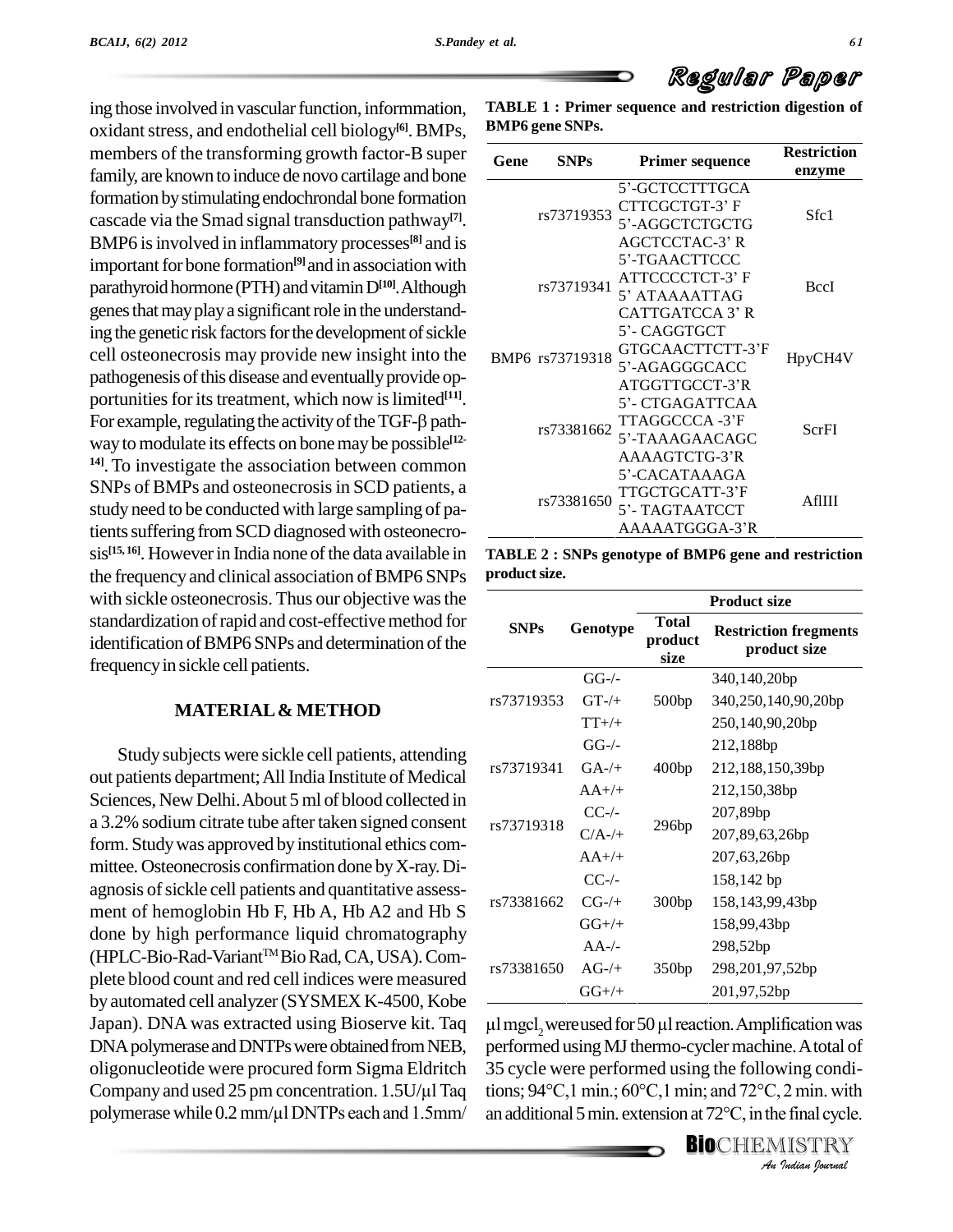## Regular Paper

The PCR reactions protocol and program were com-<br>25bp 1 mon for all 5 SNPs. Restriction enzyme procured from NEB Company. Five Known Single nucleotide polymorphism (SNPs) of bone morphogenic protein-6 (BMP6) were selected from <http://> [www.ncbi.nlm.nih.gov/pubmed/](http://www.ncbi.nlm.nih.gov/pubmed/) and manually primers were designed for PCR-RFLP. Restriction enzymes were selected with the help of NEB cutter software. Appropriate restriction enzyme used according to the manuals of the manufacturer. Details of the SNPs primer sequences and SNPs genotype with restriction prod uct size are given in TABLE 1 and TABLE 2.

#### **RESULT**

207 bp and 89 bp product size was seen. Reference right *I*s A/C and and<br>and control g<br>With restrictional<br>and 142 bp J<br>*IISTRY* Study subjects were divided in 4 groups; 60 HbSS in group-1 (35 male and 25 female with mean age Study subjects were divided in 4 groups; 60 HbSS<br>in group-1 (35 male and 25 female with mean age<br> $11.3\pm7.6$  years), 75 sickle  $\beta$ -thalassemia in group-2 in group-1 (35 male and 25 female with mean age 11.3 $\pm$ 7.6 years), 75 sickle β-thalassemia in group-2 (57 male and 18 female with mean age 12 $\pm$ 8.3 years), 15 sickle cell hemoglobin D in group-3 (10 male and 5 (57 male and 18 female with mean age  $12\pm8.3$  years),<br>15 sickle cell hemoglobin D in group-3 (10 male and 5<br>female with mean age  $6.53\pm4.35$  years) and 152 controls in group- 4 (88 male and 64 female with mean age female with mean age  $6.53\pm4.35$  years) and  $152$  controls in group-4 (88 male and 64 female with mean age  $11.22\pm7.8$  years). Gene of interest of all SNPs were amplified using simple PCR.A500bp, 400bp, 296bp, 300bp and 350 bp PCR product size of rs73381650, rs73719341, rs73719318, rs73381662 and rs73719353 were visualized in 2% agarose gel respectively. The amplified PCR product put on restriction digestion with enzyme Sfc1, BccI, HpyCH4v, ScrFI andAflII(All from NEB) according to manufacturer protocol. Digested products were checked on 3% agarose gel.After restriction digestion of PCR product, the fragmented product size of rs73381650 SNP was found 250bp, 140bp, 90bp. The pattern of SNP genotype of all patients and control was  $TT(+/+)$  wild type and reference SNP alleles was G/T and ancestral allele was T<sup>[17]</sup>**.** After the restriction digestion of rs73719341 SNP, a 212bp and 188 bp product was found and genotype pattern was GG-/- in all patients and controls while reference SNP alleles was A/G and ancestral allele was G**[17].**The restriction digestion of a rs73719318 SNP, a SNPalleleswasA/Cand ancestral alleleswasC**<sup>17</sup>**while all the patients and control genotype pattern was CC-/ - homozygous. With restriction digestion of rs73381662 and and SNP, a 158 bp and 142 bp products were visualized

5 3  $\overline{2}$  $\overline{4}$ 500 bp





**Figure 1B : Restriction digestion of rs73719353 with Sfc1**





**Figure 2B : Restriction digestion of rs73719341 with BccI**

where patients and control genotype pattern was CC- /- homozygous while reference SNP alleles was C/G and ancestral alleles wasC**[17].**Restriction digestion of rs73381650 SNP, a 298 bp and 52 bp products were

**BIO**CHEMISTRY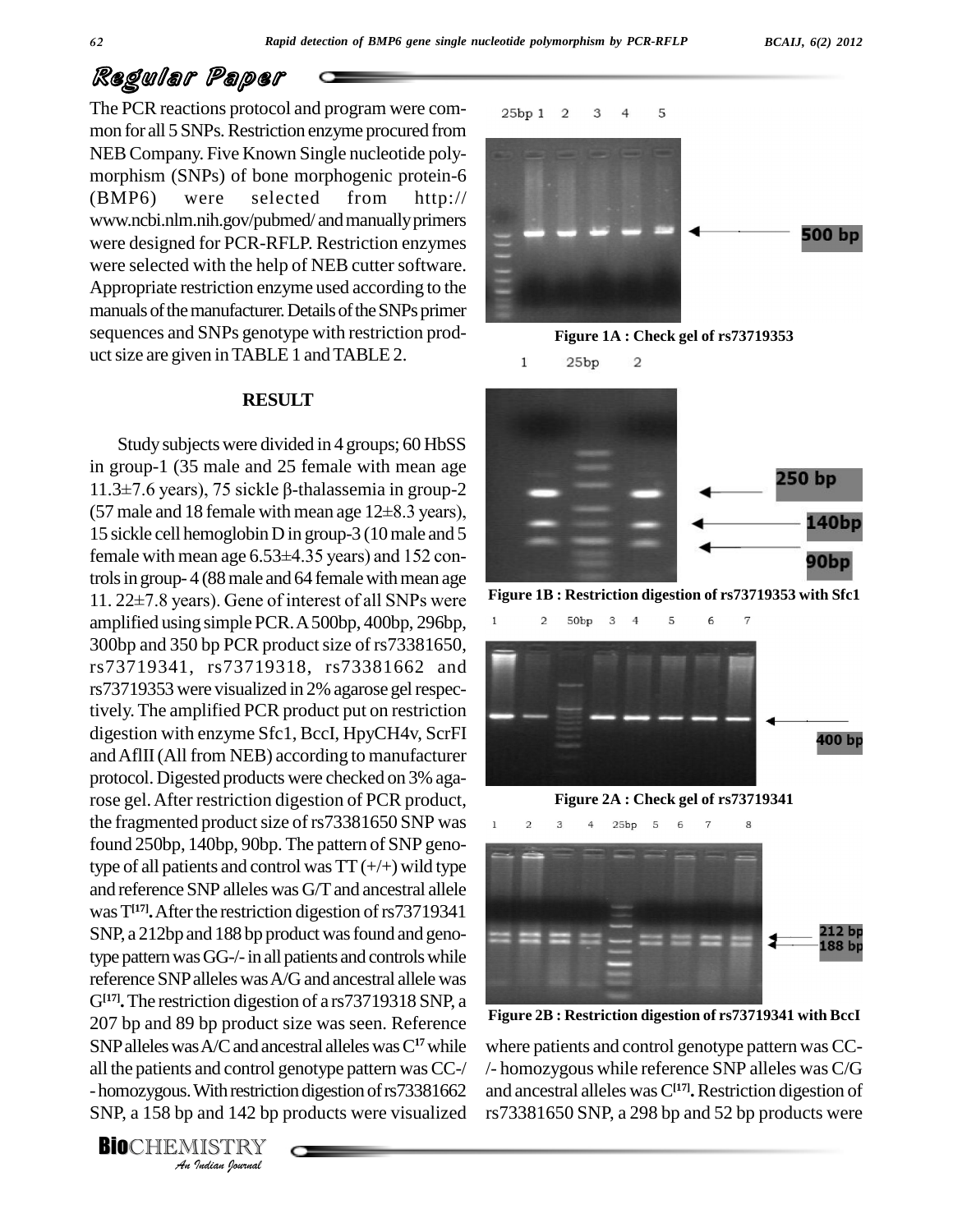$\mathbf 1$ 

 $\overline{2}$ 



Regular Paper



**Figure 3B : Restriction digestion of rs73719318 with HpyCH4V**

5

6

300bp

**Figure 4A : Check gel of rs73381662**

1 2 3 4 25bp 5 6 7 8 9 10 11

3 25bp 4









**Figure 5B : Restriction digestion of rs73381650 withAflIII**

seen with genotype of all patients and controlAA-/ homozygous and reference SNP alleles wasA/G and ancestral alleles wasA**[17].**Aknown 50 bp (Fermentas company) DNA ladder was used for the rs73719341 SNP amplified product and rs73719318 SNP restriction digested fragments.Remaining amplified and re-striction digested fragments of SNPs were compared by 25 bp known DNA ladder of Bio Basic Inc. com pany. Gel picture of check gel and restriction digestion fragments of rs73381650, rs73719341, rs73719318, rs73381662 and rs73719353 are pre sented in Figure 1A-1B, 2A-2B, 3A-3B, 4A-4B and 5A-5B respectively.

#### **DISCUSSION**

**Analytical outcomes in SCD, we had established standard PCR and restriction digestion protocols for detection<br>
of 5 specific single nucleotide polymorphisms (SNPs)<br>
<b>BIO**CHEMISTRY Osteonecrosis is a significant complication associated with Sickle cell disease (SCD). Baldwin et al <sup>6</sup> suggested association of genes BMP6 with osteone crosisin SCD.Thus with the objective to identify ge clinical outcomes in SCD, we had established standard PCR and restriction digestion protocols for detection of 5 specific single nucleotide polymorphisms(SNPs)

# **BIO**CHEMISTRY<br>An Indian Journal